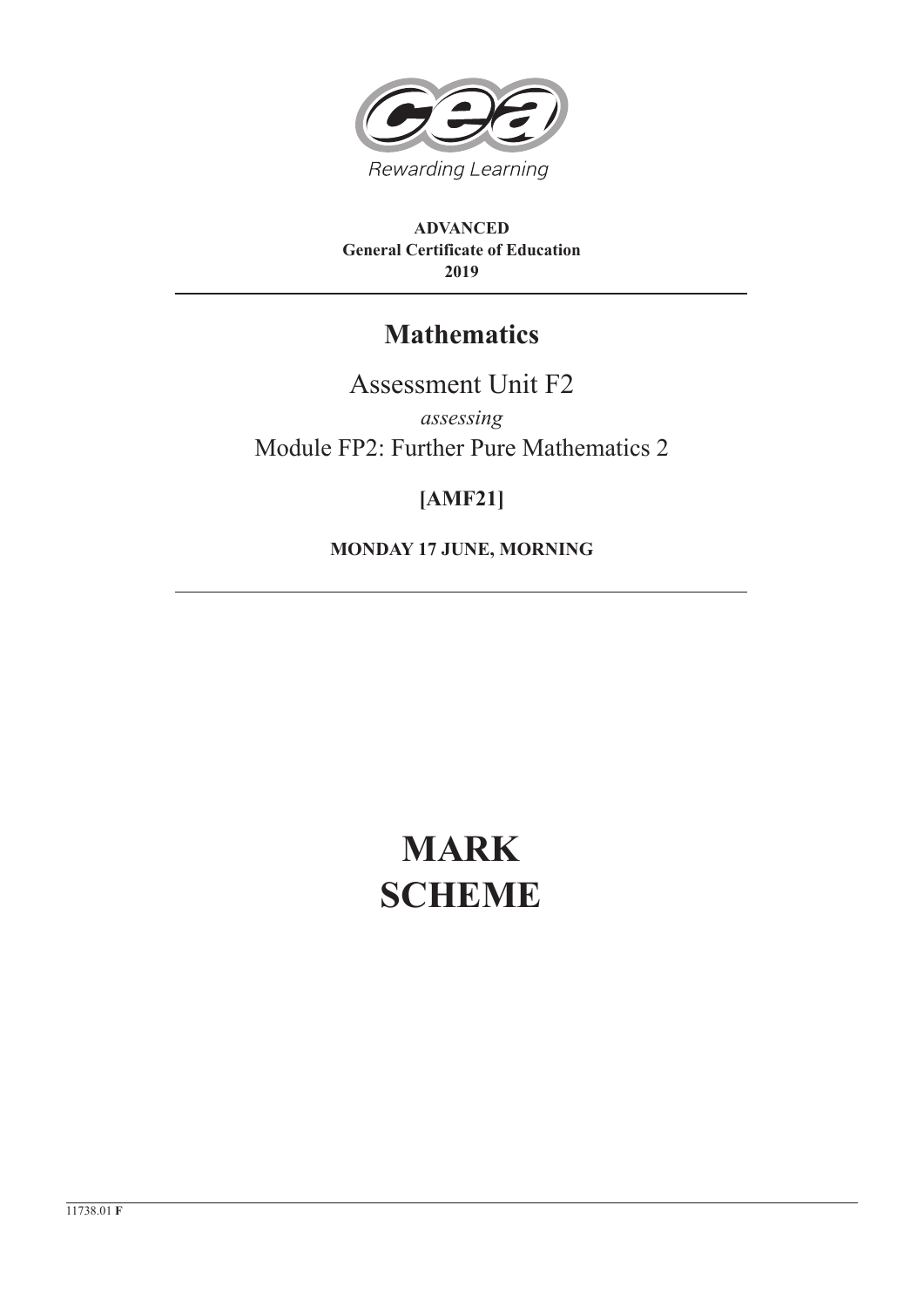### **GCE ADVANCED/ADVANCED SUBSIDIARY (AS) MATHEMATICS**

#### **Introduction**

The mark scheme normally provides the most popular solution to each question. Other solutions given by candidates are evaluated and credit given as appropriate; these alternative methods are not usually illustrated in the published mark scheme.

The marks awarded for each question are shown in the right-hand column and they are prefixed by the letters **M**, **W** and **MW** as appropriate. The key to the mark scheme is given below:

- **M** indicates marks for correct method.
- **W** indicates marks for working.
- **MW** indicates marks for combined method and working.

The solution to a question gains marks for correct method and marks for an accurate working based on this method. Where the method is not correct no marks can be given.

A later part of a question may require a candidate to use an answer obtained from an earlier part of the same question. A candidate who gets the wrong answer to the earlier part and goes on to the later part is naturally unaware that the wrong data is being used and is actually undertaking the solution of a parallel problem from the point at which the error occurred. If such a candidate continues to apply correct method, then the candidate's individual working must be followed through from the error. If no further errors are made, then the candidate is penalised only for the initial error. Solutions containing two or more working or transcription errors are treated in the same way. This process is usually referred to as "follow-through marking" and allows a candidate to gain credit for that part of a solution which follows a working or transcription error.

#### **Positive marking:**

It is our intention to reward candidates for any demonstration of relevant knowledge, skills or understanding. For this reason we adopt a policy of **following through** their answers, that is, having penalised a candidate for an error, we mark the succeeding parts of the question using the candidate's value or answers and award marks accordingly.

Some common examples of this occur in the following cases:

- **(a)** a numerical error in one entry in a table of values might lead to several answers being incorrect, but these might not be essentially separate errors;
- **(b)** readings taken from candidates' inaccurate graphs may not agree with the answers expected but might be consistent with the graphs drawn.

When the candidate misreads a question in such a way as to make the question easier only a proportion of the marks will be available (based on the professional judgement of the examining team).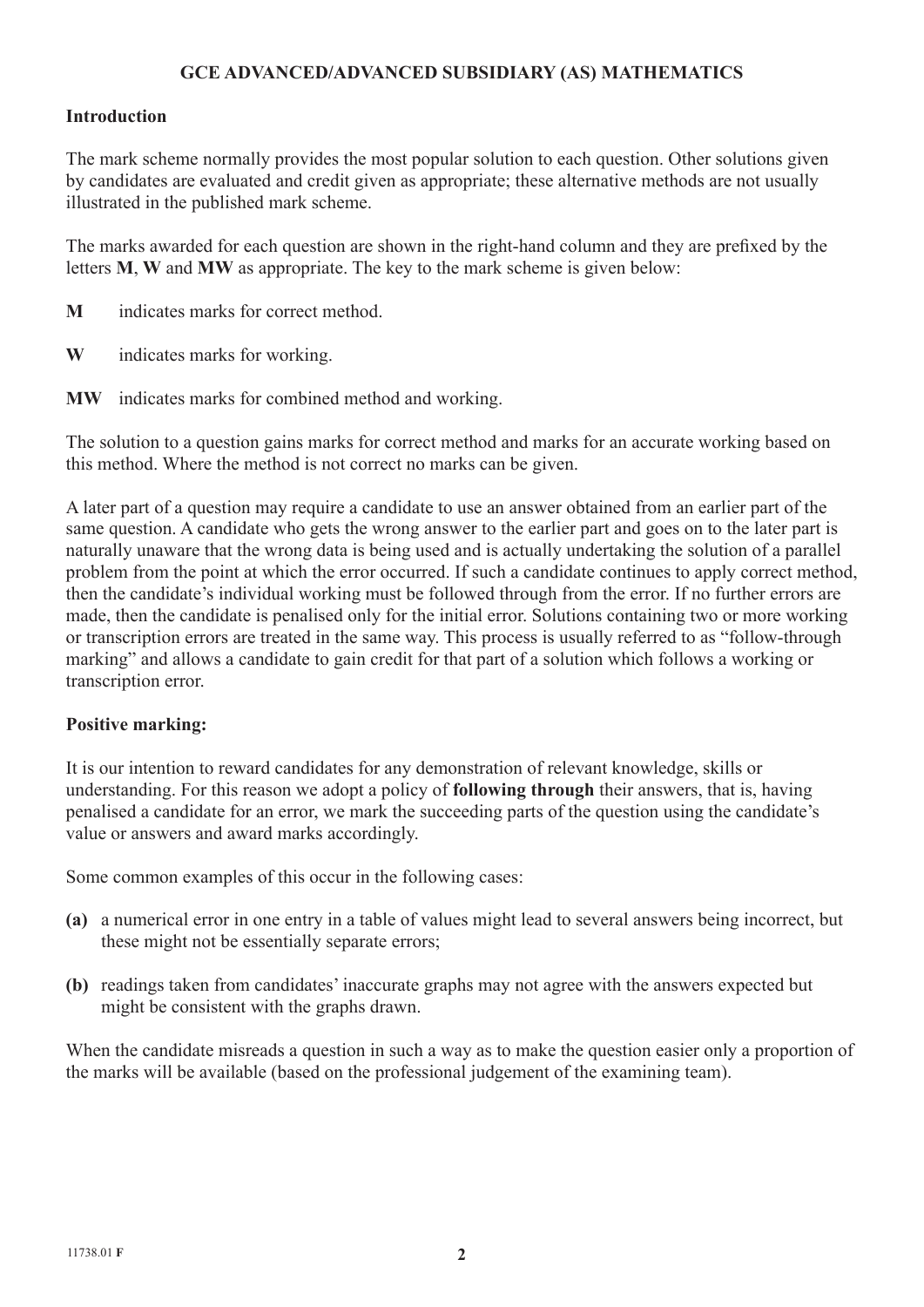|                | 1 $1^2-2^2+3^2-4^2++ (2n-1)^2-(2n)^2$<br>$= 1^2 + 2^2 + 3^2 + \dots + (2n)^2 - 2(2^2 + 4^2 + \dots + (2n)^2)$                                                                | $M1$ W1                       | <b>AVAILABLE</b><br><b>MARKS</b> |
|----------------|------------------------------------------------------------------------------------------------------------------------------------------------------------------------------|-------------------------------|----------------------------------|
|                | $=\frac{2n}{6}(2n+1)(4n+1)-\frac{8n}{6}(n+1)(2n+1)$                                                                                                                          | M <sub>1</sub>                |                                  |
|                | $=\frac{n}{3}(2n+1)\left[4n+1-4(n+1)\right]=-n(2n+1)$                                                                                                                        | W <sub>1</sub>                | $\overline{4}$                   |
|                |                                                                                                                                                                              |                               |                                  |
| $\overline{2}$ | 6 tan <sup>2</sup> $\theta$ = 4 sin <sup>2</sup> $\theta$ + 1                                                                                                                |                               |                                  |
|                | $6 \frac{\sin^2 \theta}{\cos^2 A} = 4 \sin^2 \theta + 1$                                                                                                                     | M <sub>1</sub>                |                                  |
|                | 6 $\sin^2 \theta = 4 \sin^2 \theta \cos^2 \theta + \cos^2 \theta = 4 \sin^2 \theta (1 - \sin^2 \theta) + (1 - \sin^2 \theta)$<br>$4 \sin^4 \theta + 3 \sin^2 \theta - 1 = 0$ | M <sub>1</sub>                |                                  |
|                | $(4 \sin^2 \theta - 1)(\sin^2 \theta + 1) = 0$<br>$\sin^2 \theta = \frac{1}{4}$ or $\sin^2 \theta = -1$                                                                      | W <sub>1</sub>                |                                  |
|                | $\sin \theta = \pm \frac{1}{2}$ or 'no solution'                                                                                                                             | W1 W1                         |                                  |
|                | $\therefore \theta = n\pi \pm \frac{\pi}{6}$                                                                                                                                 | MW1                           | 6                                |
|                | <b>Alternative method</b>                                                                                                                                                    |                               |                                  |
|                | $6(\sec^2 \theta - 1) = 4(1 - \cos^2 \theta) + 1$                                                                                                                            | M <sub>1</sub>                |                                  |
|                | $4\cos^4\theta - 11\cos^2\theta + 6 = 0$                                                                                                                                     | M1 W1                         |                                  |
|                | $(4 \cos^2 \theta - 3)(\cos^2 \theta - 2) = 0$<br>$\cos^2 \theta = \frac{3}{4}$ or $\cos^2 \theta = 2$                                                                       |                               |                                  |
|                | $\cos \theta = \pm \frac{\sqrt{3}}{2}$ or 'no solution'                                                                                                                      | W <sub>1</sub> W <sub>1</sub> |                                  |
|                | $\therefore \theta = n\pi \pm \frac{\pi}{6}$                                                                                                                                 | MW1                           |                                  |
|                |                                                                                                                                                                              |                               |                                  |
|                |                                                                                                                                                                              |                               |                                  |
|                |                                                                                                                                                                              |                               |                                  |
|                |                                                                                                                                                                              |                               |                                  |
|                |                                                                                                                                                                              |                               |                                  |
|                |                                                                                                                                                                              |                               |                                  |
|                |                                                                                                                                                                              |                               |                                  |
|                |                                                                                                                                                                              |                               |                                  |
|                |                                                                                                                                                                              |                               |                                  |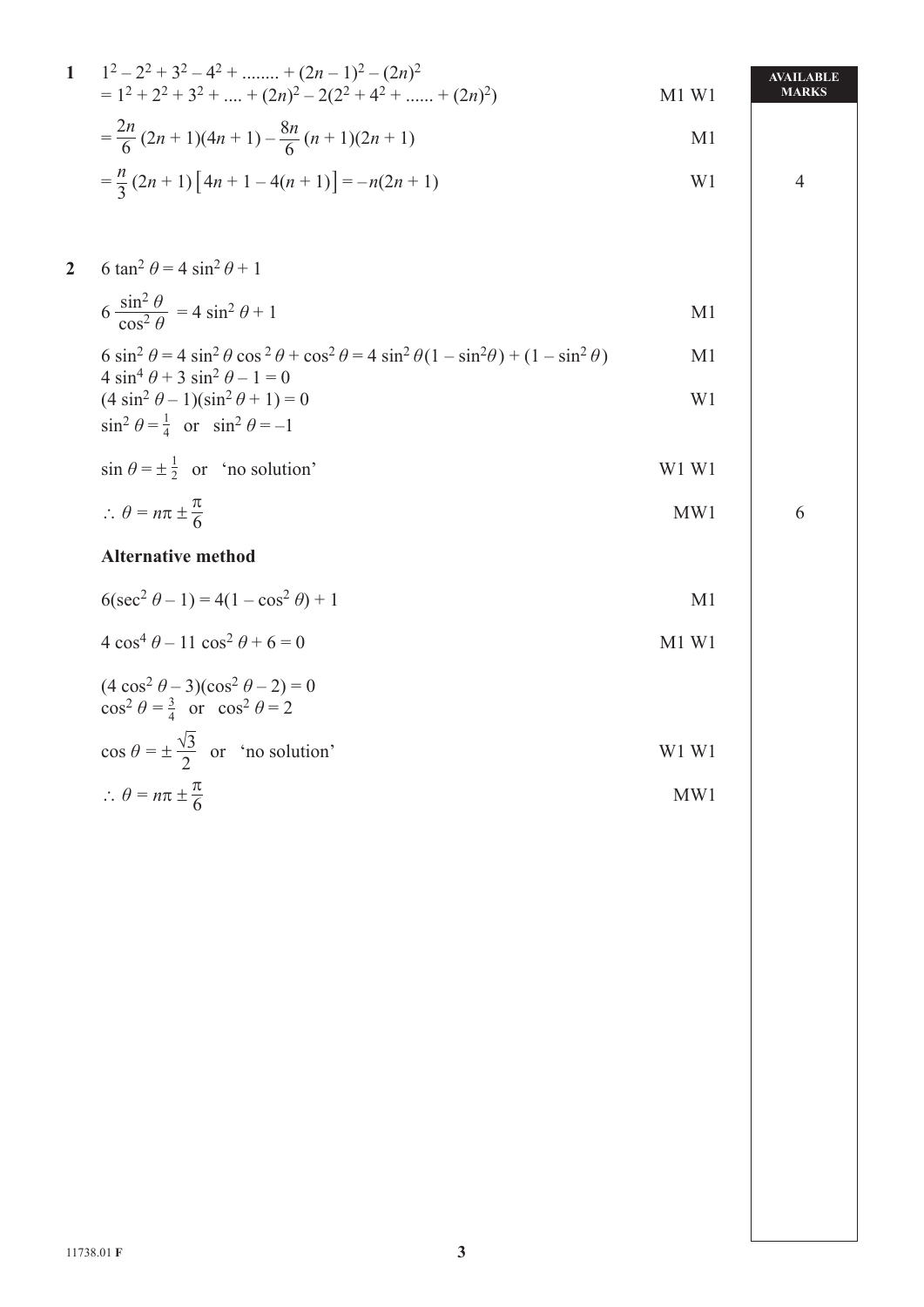| $\mathbf{3}$            | $u_1 = 3$ Let $n = 1$ $u_1 = \frac{1}{3} [5.2 - 1] = 3$<br>True for $n=1$                                  | M <sub>1</sub> | AVAILABLE<br><b>MARKS</b> |
|-------------------------|------------------------------------------------------------------------------------------------------------|----------------|---------------------------|
|                         | Assume true for $n = k$ i.e. $u_k = \frac{1}{3} [5.2^{2k-1} - 1]$                                          | M <sub>1</sub> |                           |
|                         | $u_{k+1} = 4u_k + 1 = \frac{4}{3} [5(2^{2k-1}) - 1] + 1$                                                   | MW1            |                           |
|                         | $=\frac{1}{3}[5.2^{2k+1}-4]+1$                                                                             |                |                           |
|                         | $=\frac{1}{3}[5(2^{2(k+1)-1})-4]+1$                                                                        |                |                           |
|                         | $=\frac{1}{3}[5(2^{2(k+1)-1})-1]$                                                                          | W <sub>1</sub> |                           |
|                         | True for $n = k \implies$ true for $n = k + 1$<br>True for $n = 1$                                         |                |                           |
|                         | $\therefore$ True for all <i>n</i>                                                                         | W <sub>1</sub> | 5                         |
| $\overline{\mathbf{4}}$ | (i) $\tan x \frac{dy}{dx} + y = \sin x \tan x$                                                             |                |                           |
|                         | $\frac{dy}{dx} + y \cot x = \sin x$                                                                        | M <sub>1</sub> |                           |
|                         | $P = \cot x$ $\int P dx = \int \cot x dx = \ln(\sin x)$                                                    | MW1            |                           |
|                         | $e^{\int P dx} = e^{\ln \sin x} = \sin x$                                                                  | W <sub>1</sub> |                           |
|                         | $\sin x \frac{dy}{dx} + y \cos x = \sin^2 x$                                                               |                |                           |
|                         | $\frac{d}{dx} (y \sin x) = \sin^2 x$                                                                       | M <sub>1</sub> |                           |
|                         | y sin $x = \int \sin^2 x dx = \frac{1}{2} \int 1 - \cos 2x dx = \frac{1}{2} [x - \frac{1}{2} \sin 2x] + c$ | $M1$ W1        |                           |
|                         | General solution: $y \sin x = \frac{1}{2}x - \frac{1}{4} \sin 2x + c$                                      |                |                           |
|                         | (ii) $\frac{1}{2\sqrt{2}}\sin\frac{\pi}{4} = \frac{\pi}{8} - \frac{1}{4}\sin\frac{\pi}{2} + c$             |                |                           |
|                         | $\frac{1}{4} = \frac{\pi}{8} - \frac{1}{4} + c$ : $c = -\frac{\pi}{8} + \frac{1}{2}$                       | M <sub>1</sub> |                           |
|                         | Particular solution $y \sin x = \frac{1}{2}x - \frac{1}{4} \sin 2x - \frac{\pi}{8} + \frac{1}{2}$          | W <sub>1</sub> | 8                         |
|                         |                                                                                                            |                |                           |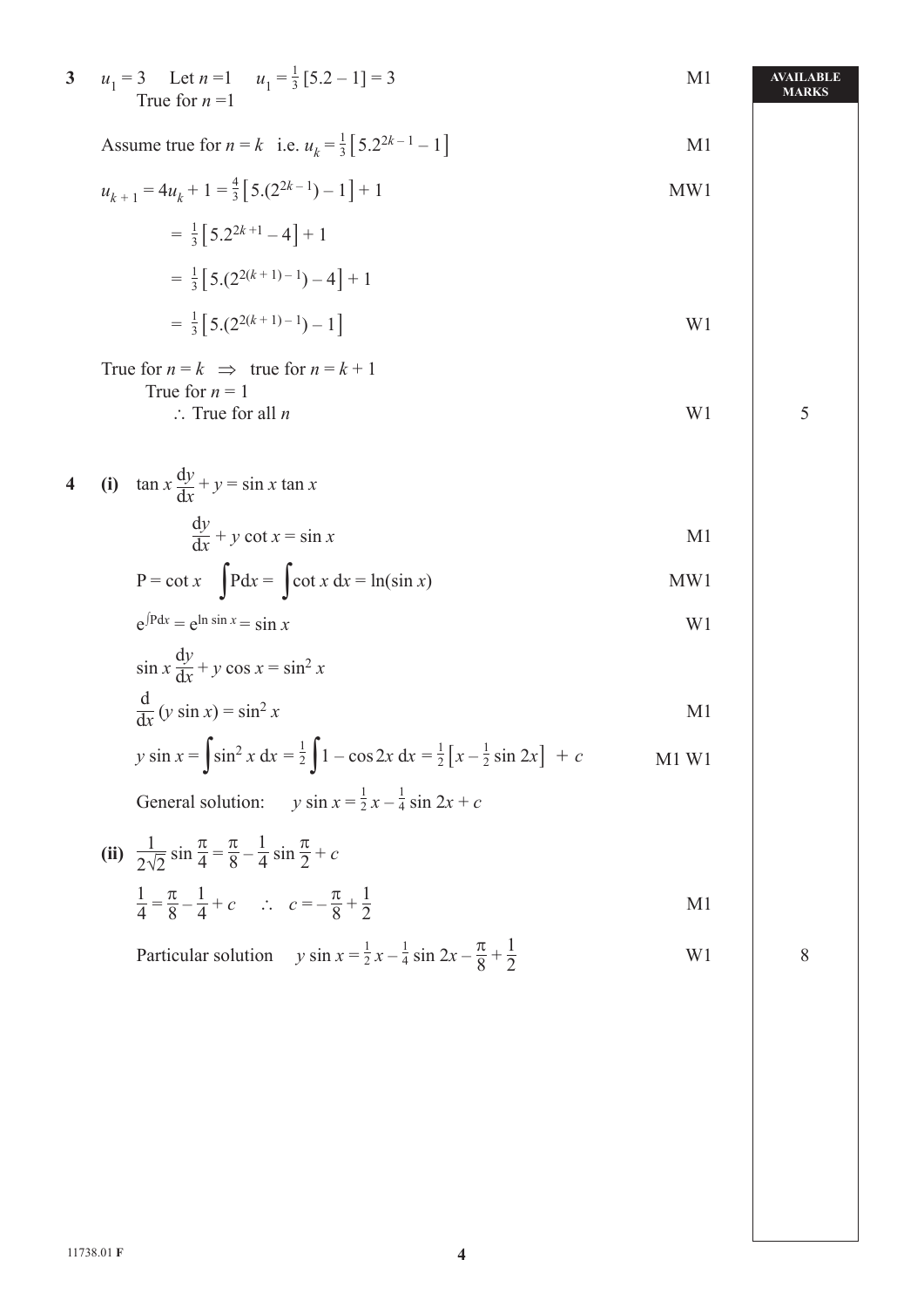5 (i) 
$$
\frac{7x+4}{(1-3x^2)(2+3x)} = \frac{A}{(2+3x)} + \frac{Bx+C}{(1-3x^2)} = \frac{A(1-3x^2) + (Bx+C)(2+3x)}{(2+3x)(1-3x^2)}
$$
MW1  
\n
$$
7x+4 = A(1-3x^2) + (Bx+C)(2+3x)
$$
MM  
\nNumber term :  $4 = A + 2C$   
\nCoeff of  $x^2$  :  $0 = -3A + 3B \Rightarrow A = B$   
\n $\therefore C = 1$   $A = B = 2$   
\n $\therefore \frac{7x+4}{(1-3x^2)(2+3x)} = \frac{2x+1}{1-3x^2} + \frac{2}{2+3x}$   
\n(ii)  $(2x+1)(1-3x^2)^{-1} = (2x+1)(1+3x^2+9x^4)$   
\n $= 1+2x+3x^2+6x^3$  to  $x^3$   
\n $2(2+3x)^{-1} = (1+\frac{3x}{2})^{-1} = 1-\frac{3x}{2}+\frac{9x^2}{4}-\frac{27x^3}{8}$   
\n(iii)  $(1-3x^2)^{-1} + 2(2+3x)^{-1} = 2+\frac{x}{2}+\frac{21}{4}x^2+\frac{21}{8}x^3$   
\n(iiii)  $(1-3x^2)^{-1}$  valid if  $-1 < 3x^2 < 1$  i.e.  $-\frac{1}{\sqrt{3}} < x < \frac{1}{\sqrt{3}}$   
\n(iiv)  $(1-\frac{3x}{2})^{-1}$  valid if  $-1 < \frac{3x}{2} < 1$  i.e.  $-\frac{1}{\sqrt{3}} < x < \frac{1}{\sqrt{3}}$   
\n $\therefore$  Both valid if  $-\frac{1}{16} < x < \frac{1}{16}$   
\n $\therefore$ 

$$
\therefore \text{Both valid if } -\frac{1}{\sqrt{3}} < x < \frac{1}{\sqrt{3}} \tag{13}
$$

 **5**  11738.01 **F**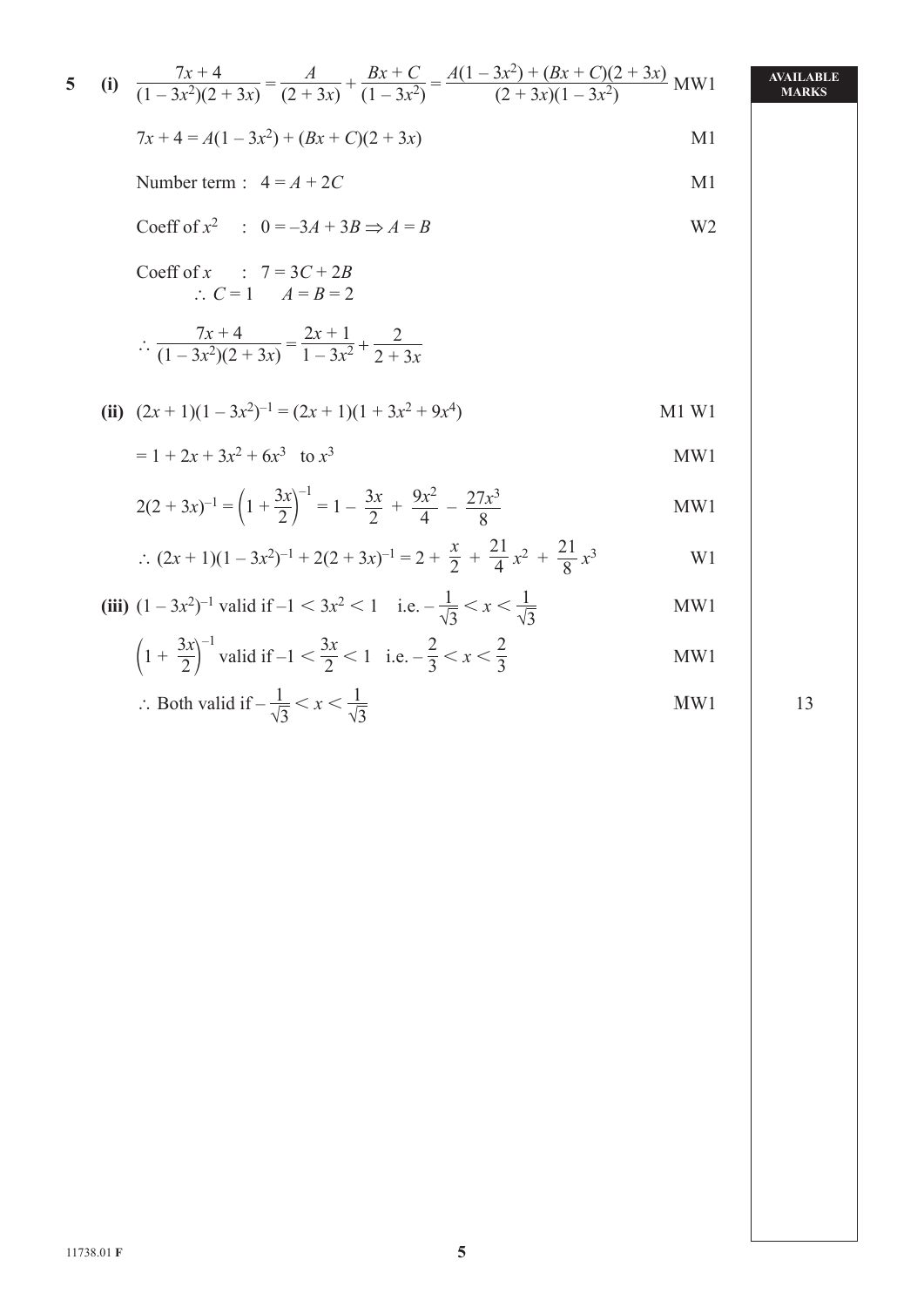|   | : $Z^3 + a Z^2 + b Z - 20 = (Z - (2 + i))(Z - (2 - i))(Z - k)$ k real<br>$=(Z^2-4Z+5)(Z-k)$                                                           | M1<br>W <sub>1</sub> |    |
|---|-------------------------------------------------------------------------------------------------------------------------------------------------------|----------------------|----|
|   | Equate<br>Number term $-20 = -5k$ : $k = 4$                                                                                                           | M <sub>1</sub>       |    |
|   | $a = -k - 4$ $a = -8$<br>$Z^2$ term<br>$b = 4k + 5$ $b = 21$<br>$Z$ term                                                                              | W <sub>2</sub>       |    |
|   | <b>(b)</b> (i) $Z = [r, \theta]$ : $Z^6 = [r^6, 6\theta]$                                                                                             | M1                   |    |
|   | $r^6 = 64$ : $r = 2$                                                                                                                                  | W <sub>1</sub>       |    |
|   | $6\theta = 0 + 2n\pi$ : $\theta = 0, \frac{\pi}{3}, \frac{2\pi}{3}, \pi, \frac{4\pi}{3}, \frac{5\pi}{3}$                                              | MW1                  |    |
|   | Solutions $Z = 2$ , $2e^{i\frac{\pi}{3}}$ , $2e^{i\frac{2\pi}{3}}$ , $2e^{i\pi}$ , $2e^{i\frac{4\pi}{3}}$ , $2e^{i\frac{5\pi}{3}}$                    | W <sub>2</sub>       |    |
|   | (ii)<br>$\left[2, \frac{2\pi}{3}\right]$ $\left[\begin{array}{c} \uparrow \text{Im} \\ \downarrow \end{array}\right]$ $\left[2, \frac{\pi}{3}\right]$ |                      |    |
|   | [2, 0]<br>$\rightarrow$ Re<br>$[2, \pi]$                                                                                                              | M1                   |    |
|   | $\left[2,\frac{5\pi}{3}\right]$<br>$\left[2, \frac{4\pi}{3}\right]$                                                                                   | W1                   |    |
|   | (iii) length of side $= 2$                                                                                                                            | W1                   | 14 |
| 7 | P is point $(at_1^2, 2at_1)$ Q is point $(at_2^2, 2at_2)$                                                                                             | M1                   |    |
|   | Midpoint of PQ :- $x = \frac{a(t_1^2 + t_2^2)}{2}$ , $y = a(t_1 + t_2)$                                                                               | W1 W1                |    |
|   | Gradient of OP = $\frac{2}{t_1}$                                                                                                                      | M1                   |    |
|   | Gradient of OQ = $\frac{2}{t_2}$                                                                                                                      | W <sub>1</sub>       |    |
|   | OP perpendicular to OQ $\therefore \frac{2}{t_1} \times \frac{2}{t_2} = -1$                                                                           |                      |    |
|   | $\therefore t_1 t_2 = -4$                                                                                                                             | MW1                  |    |
|   | $(t_1 + t_2)^2 = t_1^2 + t_2^2 + 2t_1t_2$                                                                                                             | M1                   |    |
|   | $\left(\frac{y}{a}\right)^2 = \frac{2x}{a} - 8$                                                                                                       |                      |    |
|   | $y^2 = 2a(x-4a)$                                                                                                                                      | W <sub>1</sub>       | 8  |

**6** (a)  $2 + i$  *a* root  $\Rightarrow 2 - i$  *a* root MW1

#### **AVAILABLE MARKS**